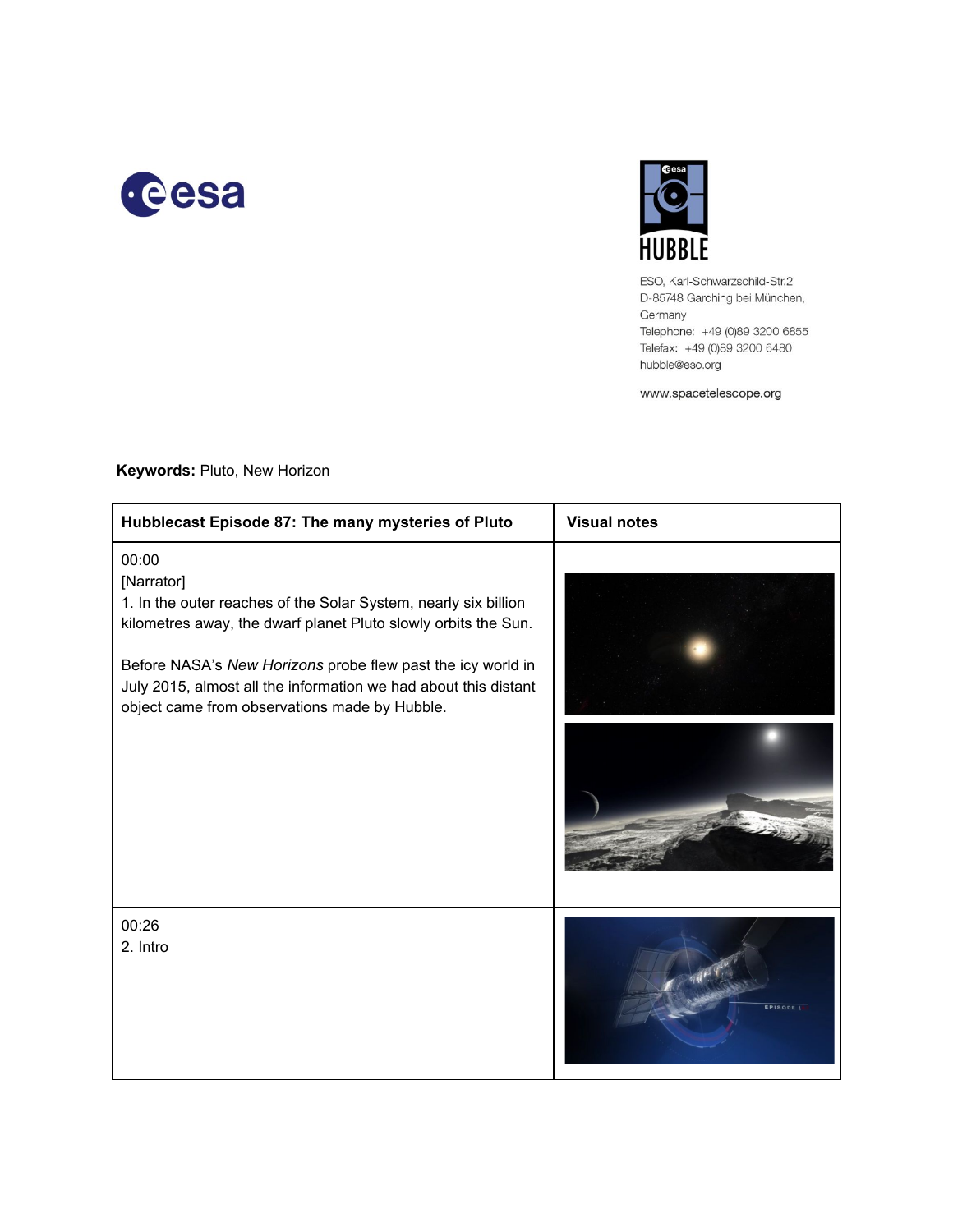# 00:37

### [Narrator]

3. Discovered in 1930 by the American astronomer Clyde Tombaugh, Pluto was originally classified as the ninth planet of the Solar System.

However, as more and more objects of a similar size, mass, and composition were discovered, astronomers started to question whether it was truly a planet.

In 2006, they decided it wasn't. Pluto was reassigned to the newly defined category of dwarf planet.





## 01:28

### [Narrator]

4. Until July 2015, when NASA's *New Horizons* space probe reached Pluto after nine years of flight, almost all the information that we had about Pluto came from Hubble.

Pluto's largest moon, Charon, was discovered by the United States Naval Observatory in the USA before Hubble was launched in 1990. After launch, Hubble turned its gaze to this small system, to see what more it could find out.





### 02:09

[Narrator]

5. The space telescope was able to discover four additional moons around Pluto, due to its advantageous position outside of Earth's atmosphere.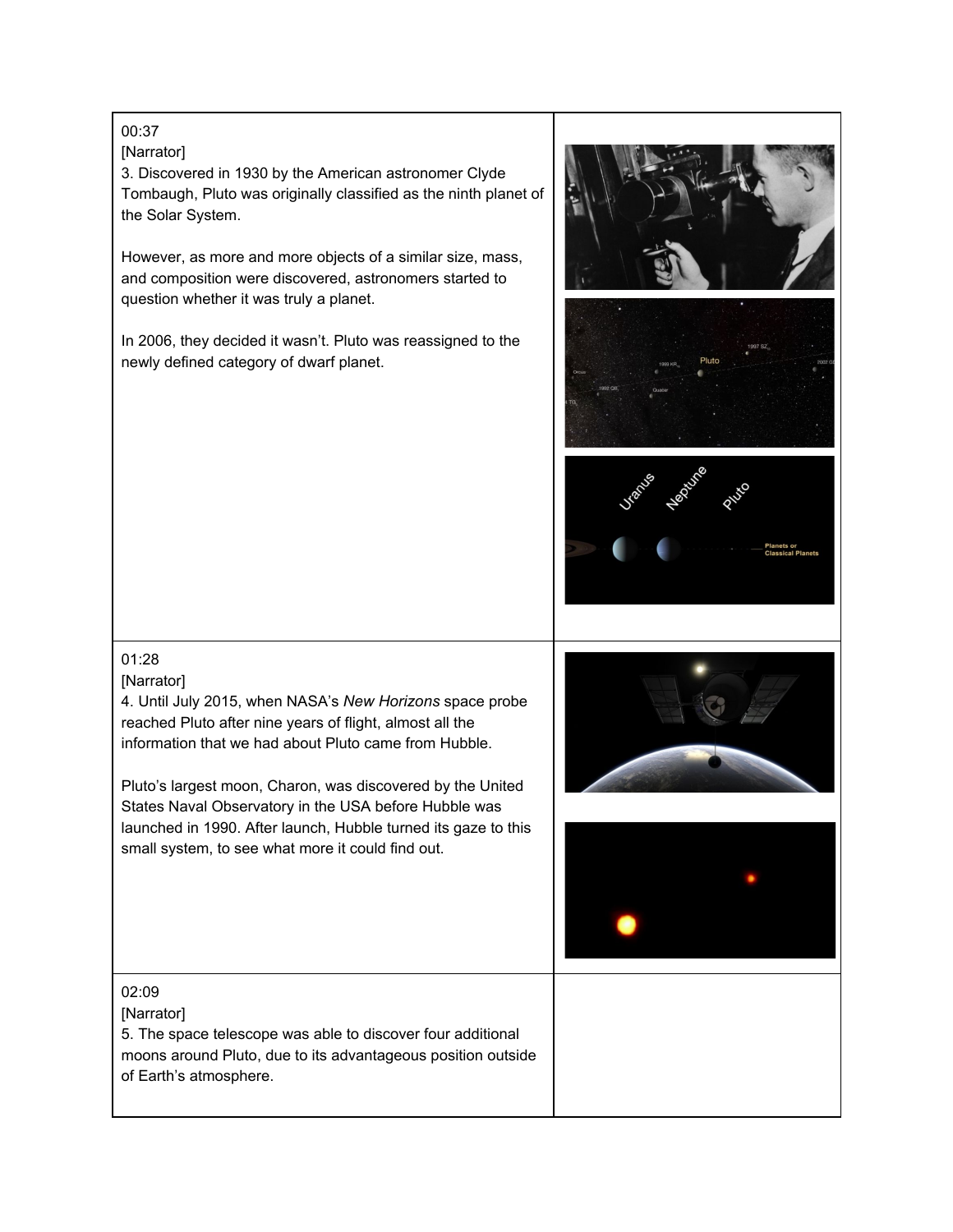Hubble observations from 2006 uncovered the small moons Nix and Hydra, both less than 60 kilometres in diameter. In 2011 and 2012 two additional moons were found in Hubble data. They were named Kerberos and Styx, fitting the names of two of the other moons and Pluto itself in being creatures and places of the mythological greek underworld. Hubble images taken over a period of time allowed astronomers to estimate the size and brightness of the moons, and showed that both Nix and Hydra are chaotically tumbling as they orbit. Astronomers think that the same would be true for Kerberos and Styx. 03:18 [Narrator] 6. Over the years Hubble's sharp vision has allowed some features to be seen on Pluto. These span several hundred kilometres, and the planet's polar regions as well as some large bright spots are visible. These remained the most detailed maps of Pluto until the *New* Horizons flyby. Hubble's high-resolution images can't compete with pictures taken from probes that pass close to the planets of the Solar System. However, Hubble has the advantage of being able to carry out long-term monitoring, returning to look at these objects periodically. This is crucial for the study of planetary atmospheres and geology. 04:12 [Narrator] 7. In the coming years, astronomers plan to use the infrared vision of Hubble's successor, the NASA/ESA/CSA James Webb Space Telescope, for future observations of Pluto. This telescope, planned for launch in 2018, will be able to study the surface chemistry of Pluto, its moons, and many other bodies that lie in the distant region around Pluto, hopefully resolving many of the mysteries lurking in the outer reaches of the Solar System.